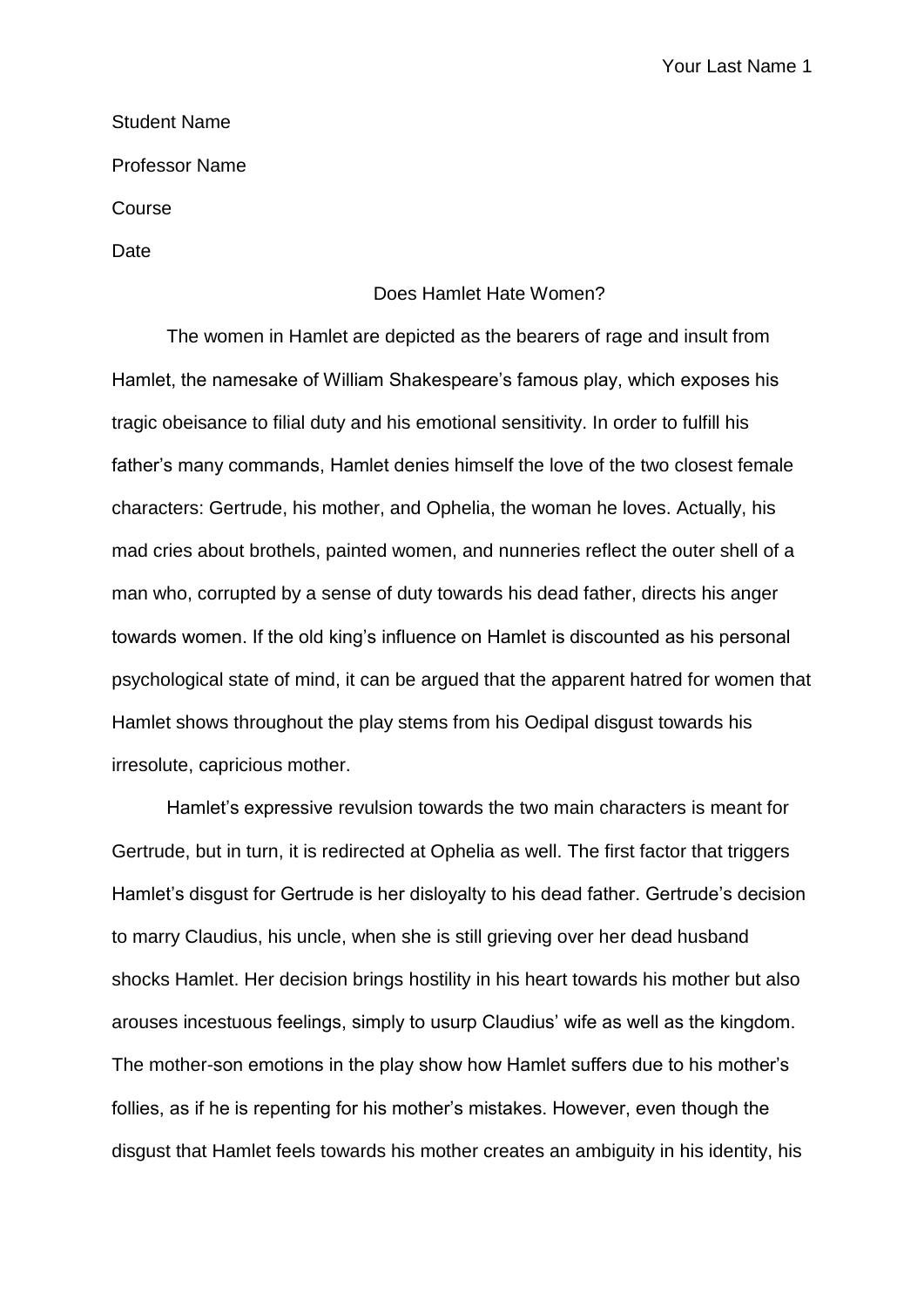hatred does not encompass only Gertrude, but surpasses her. Hamlet's inability to understand or name this anger makes his existence more complicated and muddles his actions. Nevertheless, Gertrude's character is so inconsequential that the reason for eliciting such a deep anger is unfathomable.

Hamlet's aversion of his mother's actions is expressed most insinuatingly in his beginning soliloquies. He expresses his dislike of his mother's explicit sexual appetite when he blames Gertrude for remarrying Claudius so soon after her husband died. His disgust over his mother's desire for sex is shown when he says, "But two months dead: nay, not so much, not two: …As if increase of appetite had grown / By what it fed on: and yet, within a month" (Shakespeare 1.2.142-149). Hamlet's anger is intensified because Gertrude could not even wait until the mourning period had passed to marry Claudius. This frivolity of Gertrude is one of the primary causes of Hamlet's anger, which he then extends to all women. Hence, he exclaims, "Frailty, thy name is woman!" (Shakespeare 1.2.141-150). He believes that like Gertrude, all women are weak and irrational and that their judgement is blurred by their obsessive sexual desires.

Gertrude's marriage to Claudius incites further insults when Hamlet accuses her of removing herself from "my poor father's body" to "incestuous sheets" (Shakespeare 1.2.152). Hamlet's loathing of Gertrude only increases when he learns of her willful subjugation to the orders of the new king, flouting the will of his dead father. To Hamlet, this is an act of defilement that blurs the line of Gertrude's identity as his mother, as the queen to the late king, and as the queen to the new King Claudius. The main reason for the hatred that swarms Hamlet's heart is Gertrude's marriage "with my uncle" with the "most wicked speed" (Shakespeare 1.2.155-156). Indeed, his outrage towards his mother stems from his desire to look up to his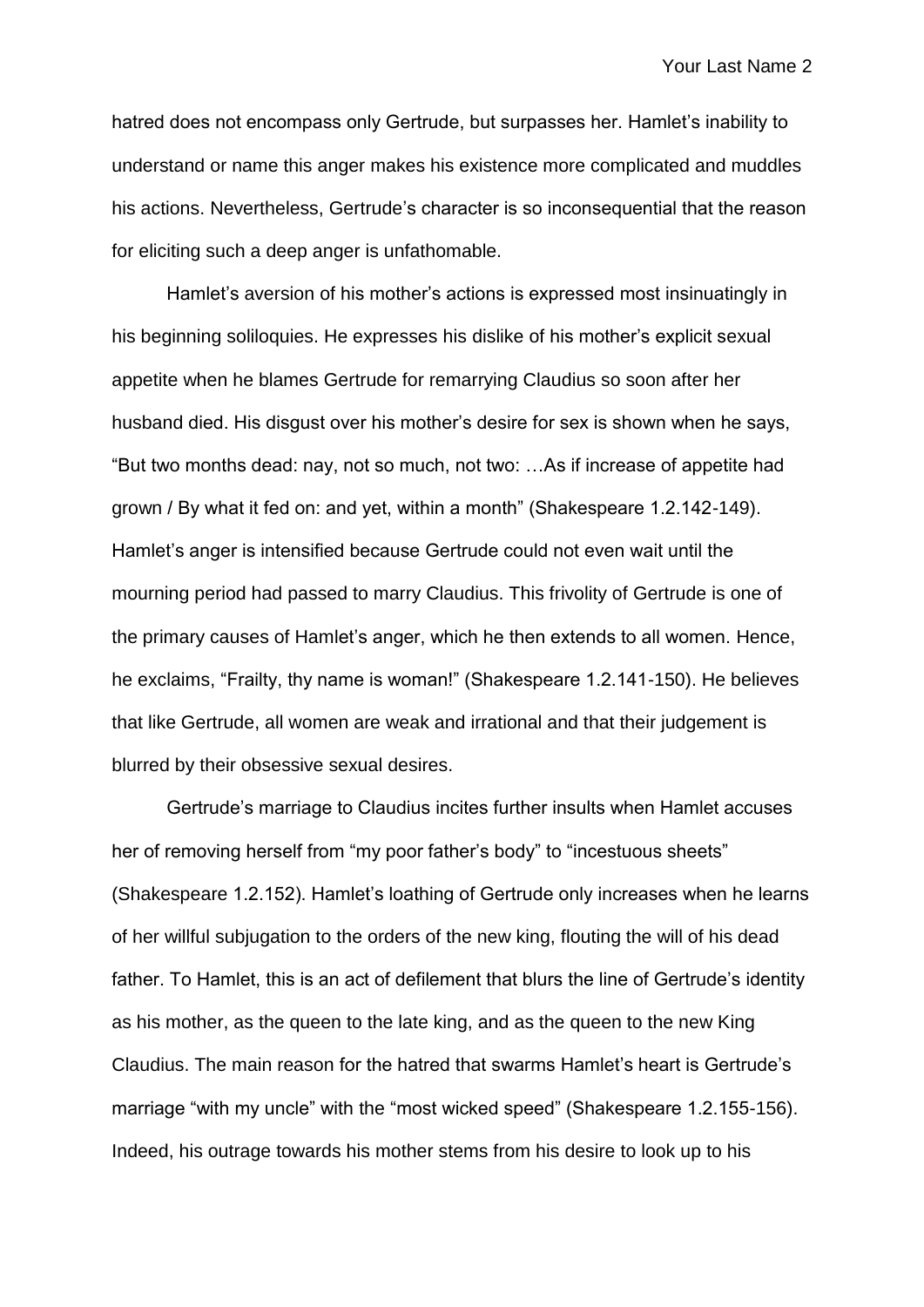parents as ideal figures, wherein his father nurtures every wish of his loving wife: "So loving to my mother / That he might not beteem the winds of heaven / Visit her face too roughly" (Shakespeare 1.2.144-146). This shows how Hamlet wishes his queen mother to be under the tutelage of his father's symbolic rule. Hamlet's desire for this perfect motherly image, contrasted with the reality of his mother's actions, blinds him with rage. His distress at his mother's supposedly overt sexuality, even on his father's deathbed, compels him to throw verbal atrocities at her, depicting her as a source of both moral and sexual weakness.

Hamlet extends this rage that originates with his mother to all women including the one he loves, Ophelia. In act 2, scene 2, Hamlet is spurred on by his illusions of the eroding maternal goodness of Gertrude to question Ophelia's intentions and her use of her female body. Hamlet extends his negative perception of women—caused by Gertrude's perceived betrayal—to Ophelia, whom he designates as "gold kissing carrion" who breeds worms (Shakespeare 2.2.197). This image of a worm-breeding female body is an abject description of femininity as moral decay. In act 3, scene 1, Hamlet again expresses his disgust of motherhood and the female body by saying, "Get thee to a nunnery" (Shakespeare 3.1.99). Thus, Hamlet's idea of women, due to his internalized hatred of his mother, fuses the female identity as one that is infested with immoral vices. However, in act 5, scene 1, Hamlet confesses his love for Ophelia: "I loved Ophelia. / Forty thousand brothers / Could not with all their quantity of love / Make up my sum" (Shakespeare 5.1.47-49). Although the hatred that Hamlet feels towards Gertrude is initially directed towards Ophelia too, this confession shows that he may not hate all women.

The play clearly shows that Hamlet hates his mother, but his hatred is so intense that he is unable to disassociate his mother from other women. This in turn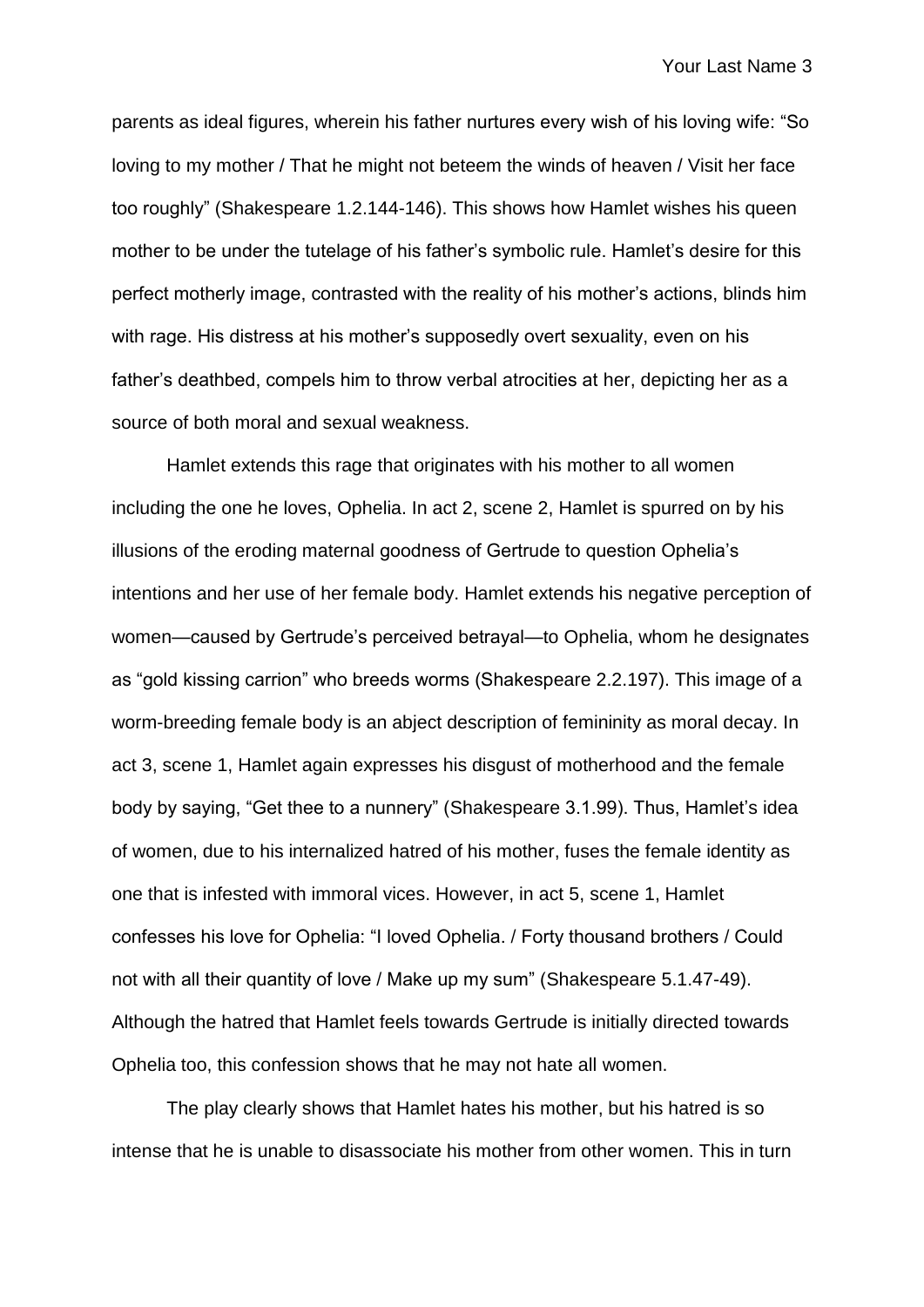makes him judge all women, especially Ophelia, in the same manner as his mother. Initially, Hamlet feels that women are capricious malefactors who do not deserve man's love and nurturing. The only emotion that befits a woman is abhorrence, which is in fact the emotion that Hamlet shows towards these two female characters for most of the play. However, his final confession of love in act 5 shows that though he hates Gertrude for her actions, he does not actually hate all women.